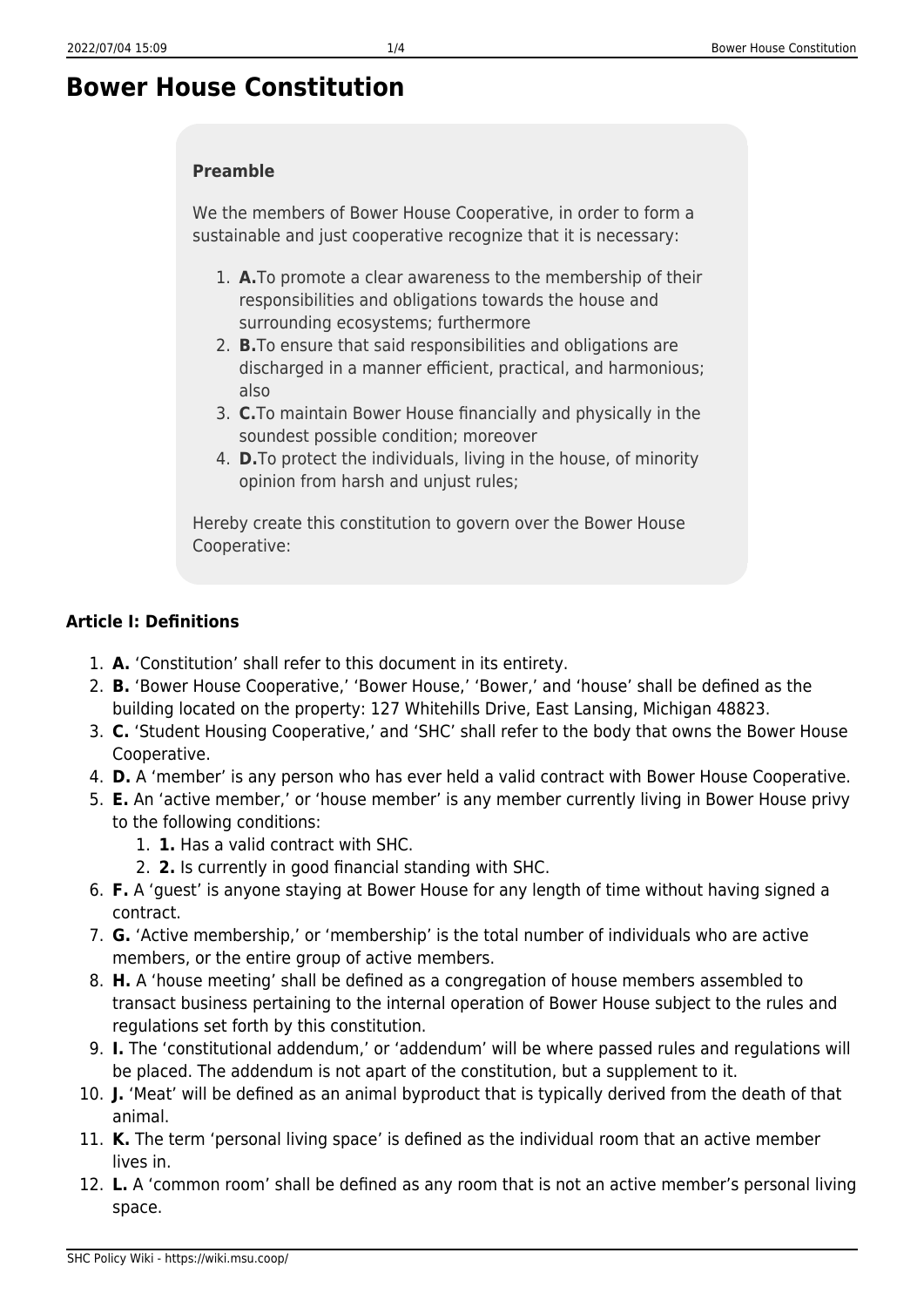13. **M.** An 'Ecosystem' is a synthesis of all flora, fauna, and biological processes that interact with and are affected by membership of Bower house.

### **Article II: Scope**

- 1. **A.** This constitution shall be subject to all laws and regulations set forth by the United States of America, the State of Michigan, and the City of East Lansing.
- 2. **B.** This constitution shall be subject to all rules and regulations set forth by the Michigan State University Student Housing Cooperative (MSU-SHC) and all of its respective governing bodies.
- 3. **C.** This constitution shall supersede and null all previous constitutions initiated by Bower House Cooperative.
- 4. **D.** This constitution shall supersede any rules or regulations that were implemented under its governance.
- 5. **E.** All rules and regulations made under the governance of this constitution shall be placed in the addendum section of this constitution upon the approval of the active members during a Regular House Meeting.

### **Article IV: Governance**

1. **A.** All rules and regulations imposed upon the members and guests of Bower House shall be adopted at house meetings or be stated within this constitution.

#### **Article V: House Meetings**

- 1. **A.** A Regular House Meeting shall be a house meeting composed of the active membership subject to the following:
	- 1. **1.** Quorum shall consist of anyone who attends the meeting.
	- 2. **2.** Will be held on the first, third, and fifth (when applicable) Sundays of each month during the periods of time when Michigan State University classes are in session.
	- 3. **3.** A facilitator for a meeting shall be selected at the previous house meeting. In the event that no facilitator was selected at the previous house meeting, a vote of active members will determine the current meeting facilitator.
	- 4. **4.** The agenda for the meeting shall be distributed all house members a minimum of 48 hours prior to meeting time.
	- 5. **5.** Will have the ability to vote on any business that concerns Bower House.
	- 6. **6.** Decisions at a house meeting will pass by a majority vote, unless otherwise described in this constitution.
- 2. **B.** An Emergency House Meeting shall be a house meeting composed of active members subject to the following:
	- 1. **1.** A minimum of 48 hours notice will be given to all active members. When called, a brief agenda must be announced.
	- 2. **2.** Will have the ability to vote on any business that concerns the structural integrity of Bower House, legal issues, or SHC decisions.
	- 3. **3.** Shall not have the ability to implement new rules, regulations, or fines.
	- 4. **4.** All decisions made at an Emergency House Meeting shall be subject to review at the following Regular House Meeting.
	- 5. **5.** Can be called by any member of the house.
- 3. **C.** All house meetings are mandatory. If a member does not receive approval from the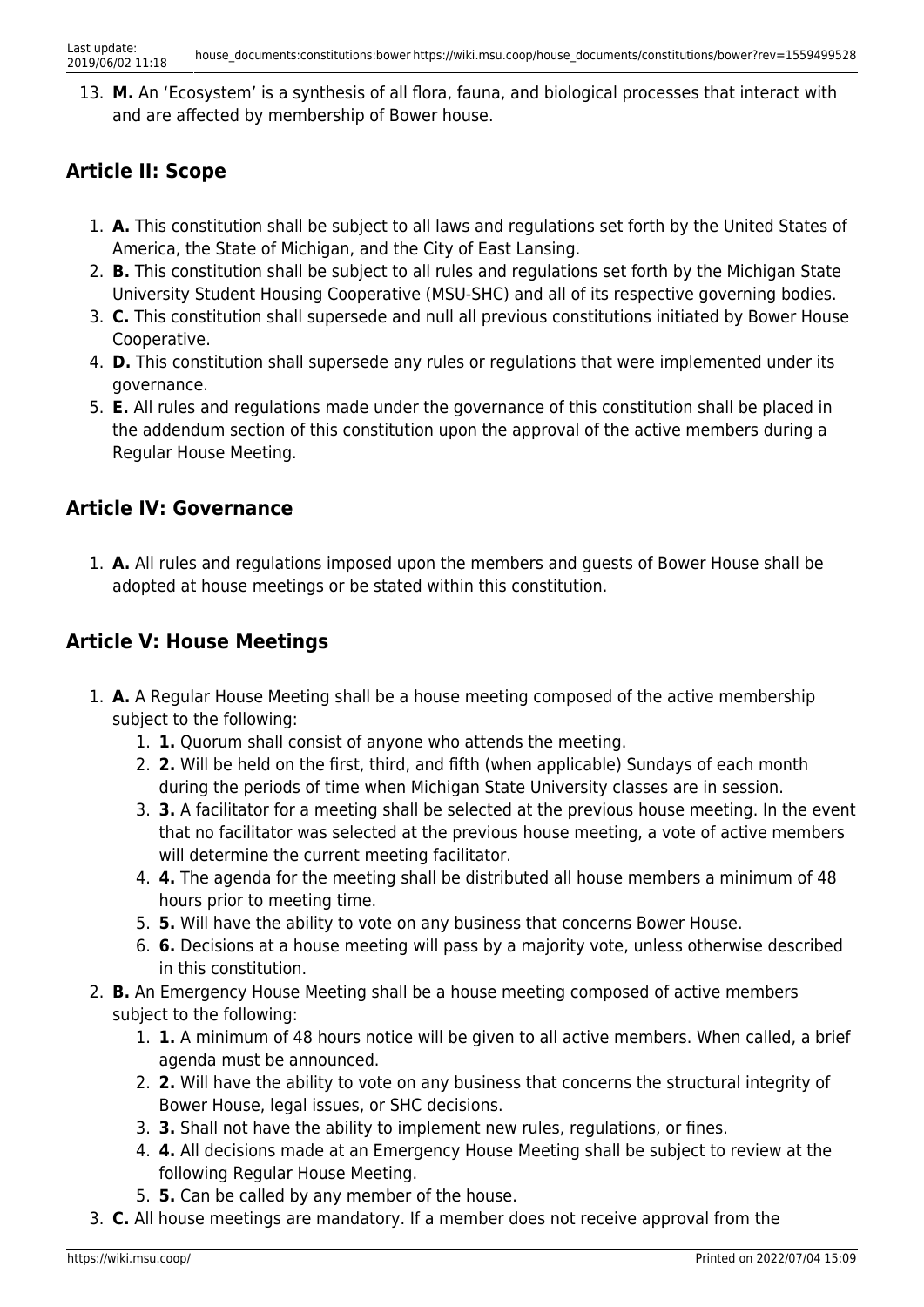facilitator to miss a given meeting, then they shall be fined \$10.

## **Article VI: Rules**

- 1. **A.** All members and guests are expected to read and heed all rules implemented in the manner dictated in Section C of Article VI.
- 2. **B.** Any member or guest who violates a rule is subject to a fine as prescribed by that rule and/or this constitution.
- 3. **C.** Rules shall be implemented in the following manner:
	- 1. **1.** Suggested rule is brought up during a Regular House meeting.
	- 2. **2.** Is passed in the manner prescribed by Article V, Section A, Subsection 6.
	- 3. **3.** Is written, posted, and added to the addendum section of this constitution.
- 4. **D.** Any rule not added to the official constitution addendum shall not be enforced.

# **Article VII: Standing House Rules**

- 1. **A.** Smoking
	- 1. **1.** There is no smoking of cigarettes, cigars, or other tobacco paper rolled paraphernalia within Bower House.
	- 2. **2.** Smoking is allowed outside of Bower House.
- 2. **B.** Meat
	- 1. **1.** Meat is hereby allowed to be prepared, cooked, consumed, and stored in common areas and house member personal living spaces.
	- 2. **2.** House members are expected to keep in mind both the diets of their fellow house members and the history of
	- 3. **3.** Bower House with its relation to meat; and therein keep their actions respectful in this regard. This includes dishes used with meat being washed thoroughly.
	- 4. **4.** House money shall not be used to purchase meat.
- 3. **C.** Room Picks
	- 1. **1.** Room picks will be based on seniority. Overall the member with the most seniority will get the first room pick, and the second highest will get second, and so on and so forth. Seniority will be decided as follows:
		- 1. **i.** The person with the highest points has the highest seniority.
		- 2. **ii.** For each fall or spring semester living in Bower, the active member will be assigned 5pt.
		- 3. **iii.** For each summer semester living in Bower the active member will be assigned 3pt.
		- 4. **iv.** For each fall or spring semester living in SHC outside of Bower, the active member will be assigned 2pt.
		- 5. **v.** For each summer semester living in SHC outside of bower the active member will be assigned 1pt.
		- 6. **vi.** If point totals are equal for the two active members, then their signing dates will be used to determine whose seniority is higher. If that is the same, then an impartial manner such as drawing straws, flipping a coin, or rolling a die will determine who has higher seniority for those individuals.
	- 2. **2.** When room picks are done:
		- 1. **i.** For fall/spring semesters, room picks are done by the end of the preceding spring semester. Room picks are set until May, however if a room becomes empty, that room will be available for any member to move into based off of seniority.